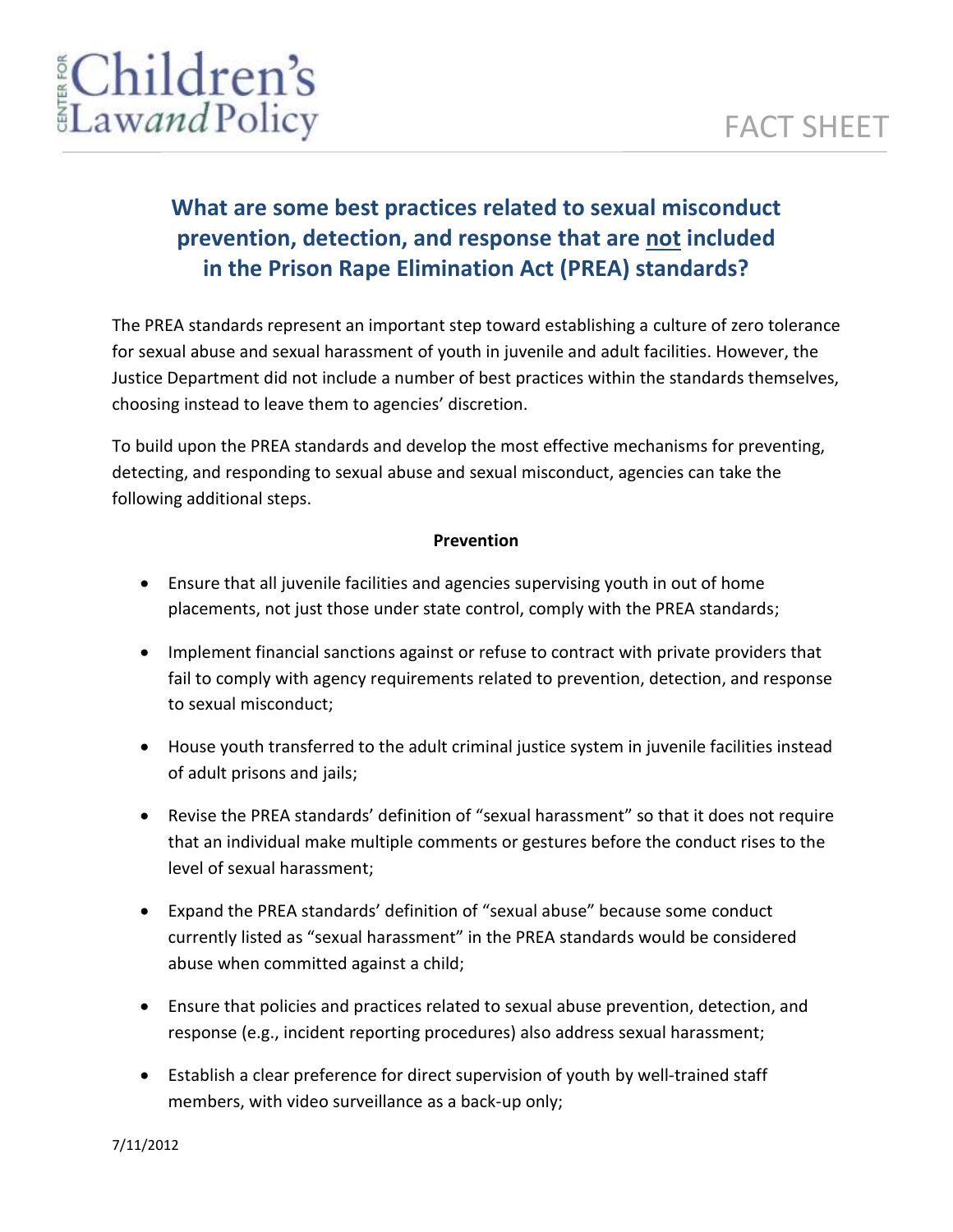- Set minimum staffing ratios of 1:6 during awake hours and 1:12 during sleeping hours, and only include staff who engage in continuous direct supervision of youth when calculating those figures;
- When developing a facility's staffing analysis, expand the PREA standards' list of factors to consider to include consideration of grievances at the facility, the needs of vulnerable youth, the ease with which individual staff members can be alone with youth in a given location, and the need to provide enhanced protection to youth who have abused or victimized other youth;
- Consult with transgender and intersex youth about which gender of facility staff they would like to have search them, and comply with those requests except in exigent circumstances
- To ensure professional accountability, require a staff observer for all pat and strip searches and physical restraints except in exigent circumstances; and
- Prohibit viewing of youth by staff of the opposite gender when youth shower, perform bodily functions, and change clothing, except in exigent circumstances.

## **Training and Education**

- Require staff refresher training on issues related to prevention, detection, and response to sexual abuse and misconduct to occur annually instead of once every two years;
- Provide guidance to staff on conducting professional, respectful strip and pat-down searches of all youth, with specialized training for searching transgender and intersex residents;
- Expand the list of required staff training topics to include adolescent development; sexual health; sexual development; handling disclosures of sexual abuse, sexual harassment or sexual misconduct by youth in a sensitive manner; information on the prevalence of trauma and abuse histories among youth; and the possible reactions and behaviors of youth with trauma and abuse histories;
- Use findings from incident reviews to identify training needs for staff;
- Expand the list of topics for youth education to include basic sexual education, sexual anatomy, and sexual orientation; and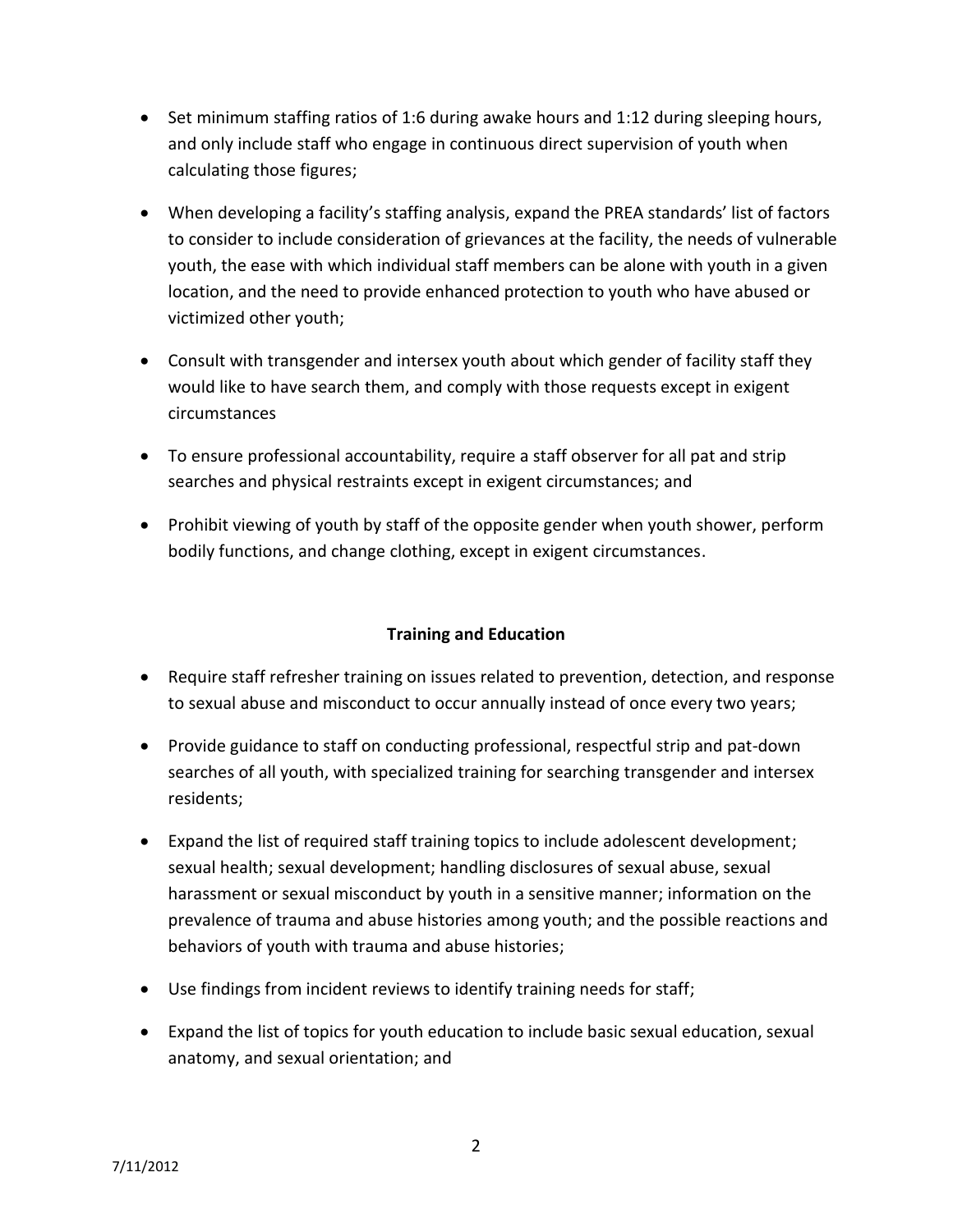Ensure that youth education programs are conducted in a developmentally appropriate manner; that they are presented by qualified community educators or specially trained and selected staff members who are able to present the information in a respectful, sensitive, and caring manner; that they include examples of what constitutes sexual abuse and harassment; and that they are understandable by youth with disabilities and youth with limited English proficiency.

#### **Screening**

- Forbid the hiring and promotion of individuals who have engaged in substantiated incidents of sexual harassment;
- Expand the list of offenses that bar hiring to include convictions for domestic violence, stalking, and sexual abuse, even when they did not involve the use of force or coercion;
- Consider any civil protection orders when making hiring and promotion decisions; and
- Require background checks when considering staff for promotion.

#### **Investigations and Response**

- Establish relationships with community service providers to make accommodations for limited English proficient youth throughout the entire investigation and response process;
- Allow the use of qualified staff members as victim advocates only as a last resort, and only when those staff have been either certified as rape crisis counselors or, at a minimum, trained on a range of topics related to sexual misconduct prevention and response by a qualified rape crisis agency or counselor;
- Implement memoranda of understanding or establish protocols with other agencies responsible for responding to sexual misconduct to help coordinate investigations;
- Require that agencies notify not only the youth's attorney, but also the juvenile court, upon receiving allegations of sexual abuse in a juvenile facility;
- Require that the agency communicate at least every 30 days with outside entities conducting investigations into sexual misconduct within the agency;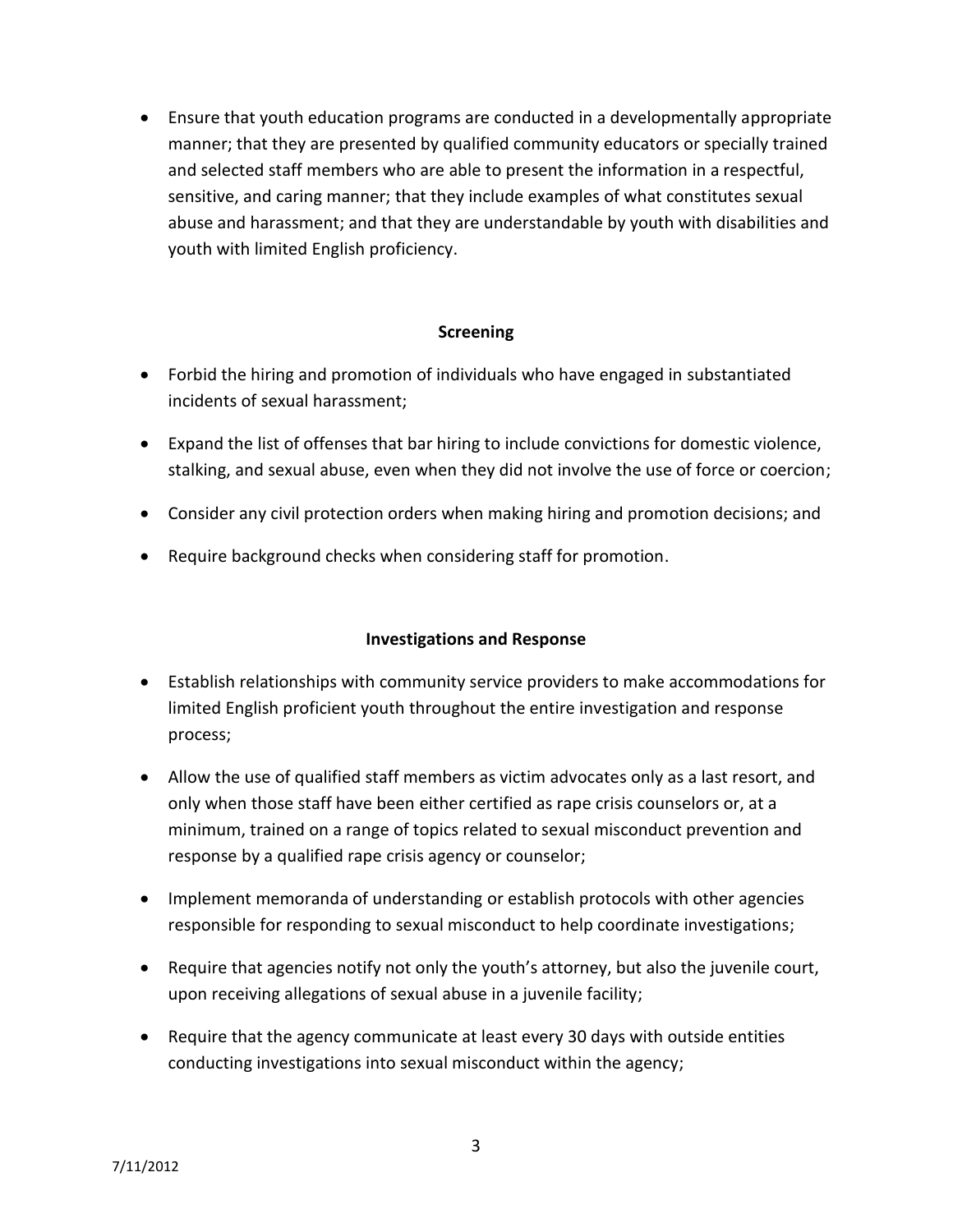- Provide a youth's family members the opportunity to communicate with youth through visitation, telephone, and mail; the ability to participate meaningfully in decisions made about the youth's treatment and safety; and the information needed to communicate with the youth's victim advocate during an investigation of sexual misconduct with the youth's consent; and
- Continue to inform youth of the outcome of investigations even after the youth is released from the agency's custody, in accordance with best practices in the community for victim notification, including taking care to protect the youth's privacy in his or her new housing setting. Provide notification of the progress and outcome of investigations through the victim advocate whenever possible, and offer additional counseling services to the youth at the time of notification.

#### **Discipline**

- Limit the use of isolation to no more than 72 hours in situations involving protective isolation and discipline for youth who have engaged in sexual misconduct;
- Ensure that isolated youth receive regular access to staff and administrators, attorneys, mail and telephone, religious services, frequent observation by and opportunity to talk with qualified mental health professionals, and other programming;
- Review and document the need for isolation to keep a youth safe every 24 hours;
- Provide guidance on handling discipline in situations where residents engage in voluntary sexual conduct with other residents;
- Add the requirement that substantiation of an allegation of youth-on-staff victimization involve a finding of force or threat of force in addition to lack of consent in order to reduce the likelihood that abusive staff members will use the threat of discipline or counter-complaint of abuse as a deterrent to reporting;
- Ensure that youth who victimize other youth are not denied rewards solely for refusing treatment; and
- Require that discipline of youth for sexual misconduct take into account a youth's prior victimization, in consultation with mental health and medical professionals.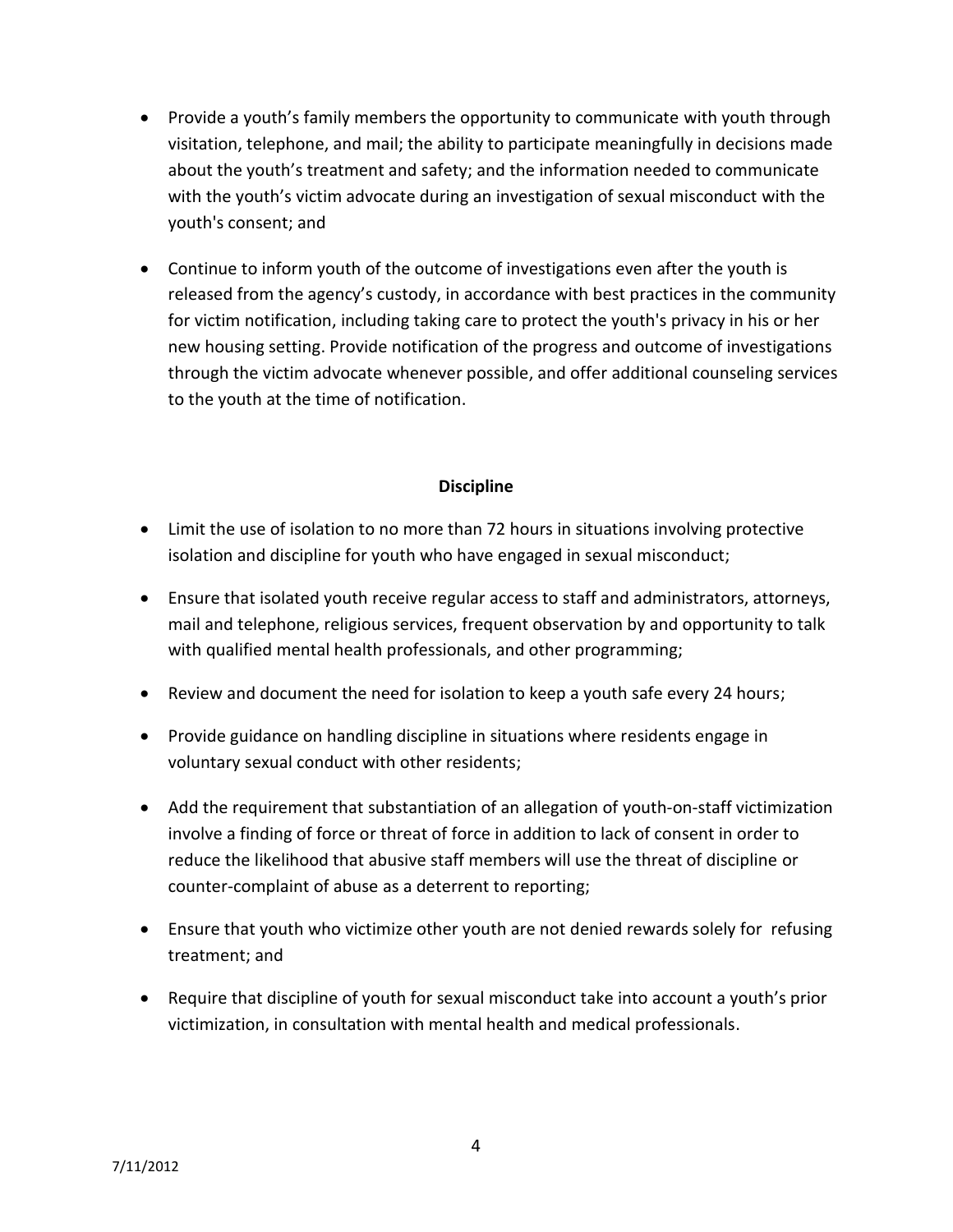#### **Medical and Mental Health Care**

- Require that only medical or mental health staff obtain sensitive information from youth during intake and screening, such as past victimization, sexual orientation, and gender identity;
- Ensure that medical and mental health professionals do not ask youth about prior offending behavior during intake, which can jeopardize youth's willingness to share important information about their medical and mental health histories;
- Ensure that youth who have been sexually abused receive immediate crisis counseling, including access to a community rape crisis counselor in-person or via a rape crisis hotline, and a mental health evaluation within 24 hours of the allegation;
- Shorten the timeline for follow up care to 3 days (from 14) for youth who report prior victimization and 7 days (from 14) for youth who report prior abusiveness; and
- Shorten the timeline to provide evaluation of residents who engage in sexual abuse from 60 days to 7 days.

#### **Data Collection and Review**

- Complete an incident review no sooner than 72 hours and no longer than one week after an allegation or incident of sexual abuse to make sure that the survivor has received needed medical and mental health care, the investigation is proceeding, the survivor and alleged perpetrator (in cases of a youth perpetrator) are appropriately and safely housed, the alleged staff perpetrators are on-leave or reassigned to a non-contact position pending the outcome, and all agency response policies have been followed;
- Require incident review teams to review potentially important factors at the conclusion of a sexual abuse investigation, such as the sufficiency of staff training and input from youth and family members or guardians on how to improve the investigation and response process; and
- Use information gathered at such reviews to revise policies and practices and inform staff training and youth education programs.